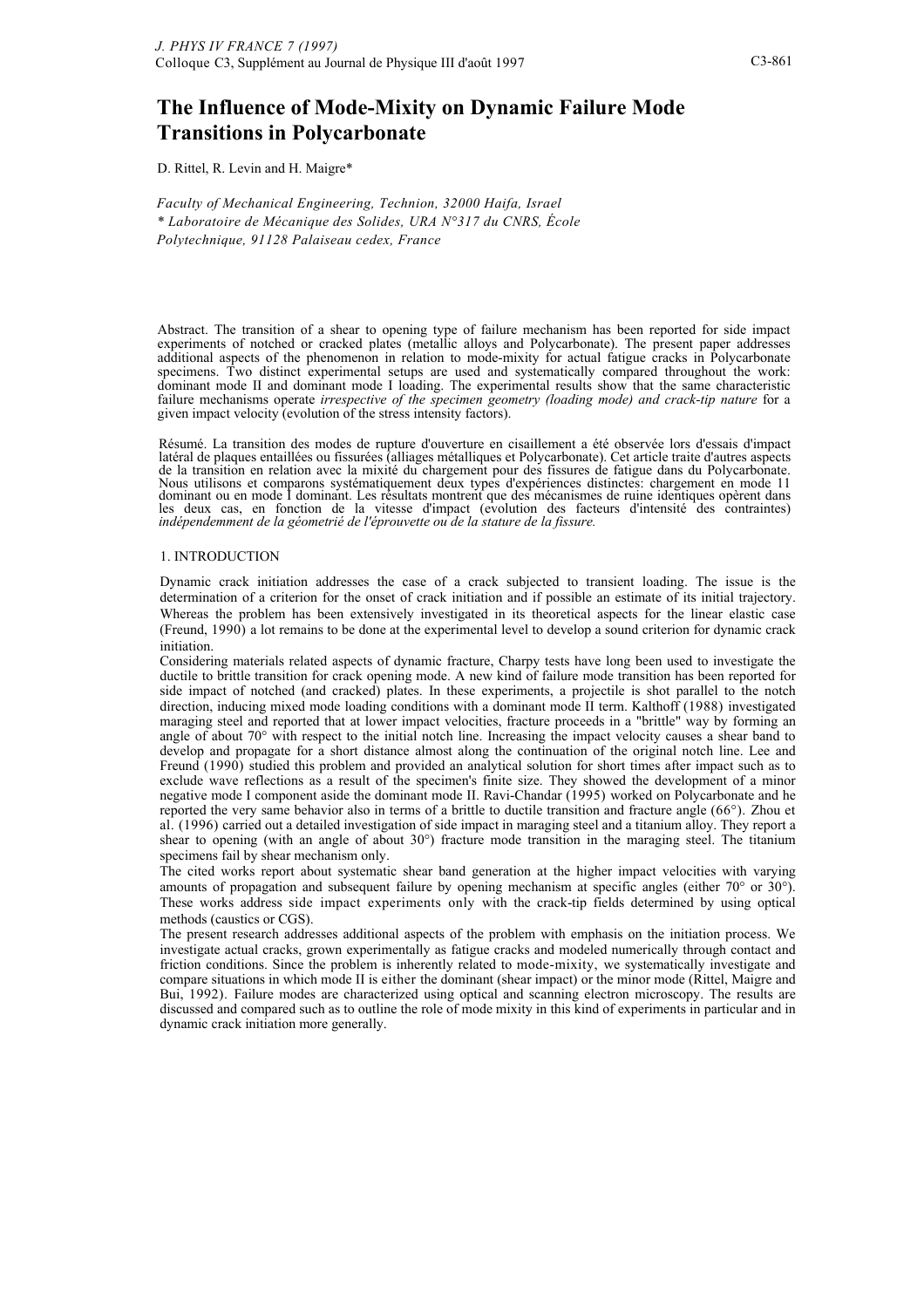#### **2. EXPERIMENTAL AND NUMERICAL FRAMEWORK**

# **2.1 Experimental**

The experimental setup is of the "one point impact" type (Giovanola, 1986). It comprises the impacting apparatus and the specific specimen. A 12.7 mm diameter instrumented (PH 17-4) steel bar is on one side brought in contact with the specimen and on its other side is impacted by a striker fired by a gas gun. Typical impact velocities range from 8 to 60 m/s. Strikers with length of 8 or 17 cm were used to produce impacts of varying duration (30 µs and 64 µs respectively). The striker induces a compressive pulse in the bar which is partly transmitted to the specimen and partly reflected as a tensile pulse. The pulses were collected by means of a digital oscilloscope (Nicollet 490 model) at a sampling rate of 5 MHz. In some experiments, we cemented single wire fracture gages in the vicinity of the crack-tip to signal the onset of crack-propagation. The experimental pulses were corrected for geometrical dispersion (Lifshitz and Leber, 1994) using home made programs. The interfacial force Pi and velocity Vi pulses were determined from the incident and reflected pulses. Two kinds of specimens were used (Fig. 1): the rectangular plate, for shear impact ("mode II") experiments and the compact compression specimen (CCS) for "mode I" experiments (Rittel et al., 1992). Due to the asymmetrical loading, the crack-tip experiences mixed-mode conditions which were investigated by Maigre and Rittel (1993) for the CCS.

Throughout the experiments, the specimen was brought in contact with the instrumented bar without special fixtures to support it so that fracture resulted from inertia only.

The boundary conditions (applied force and displacement) on the specimen are monitored through the instrumented bar, and they can be used for subsequent numerical simulations. In each specimen, a 2-3 mm long fatigue crack was grown carefully. The investigated material was polycarbonate, supplied as 12.7 mm thick sheets. The mechanical properties of this material were assessed using quasi static tensile testing. An equivalent "transfer modulus" (to account for dynamic effects - see Rittel and Maigre, 1996) was determined from longitudinal wave velocity measurements using ultrasonic technique. We also measured the quasi-static fracture toughness of the material using fatigue precracked CCS's (stroke control at a velocity of 0.2 mm/min). A representative value was found to be  $\angle KIC = 3.6 \text{ MPa.m}^{1/2}$ .



**Figure 1**: The specimens for dominant mode II and dominant mode I dynamic fracture testing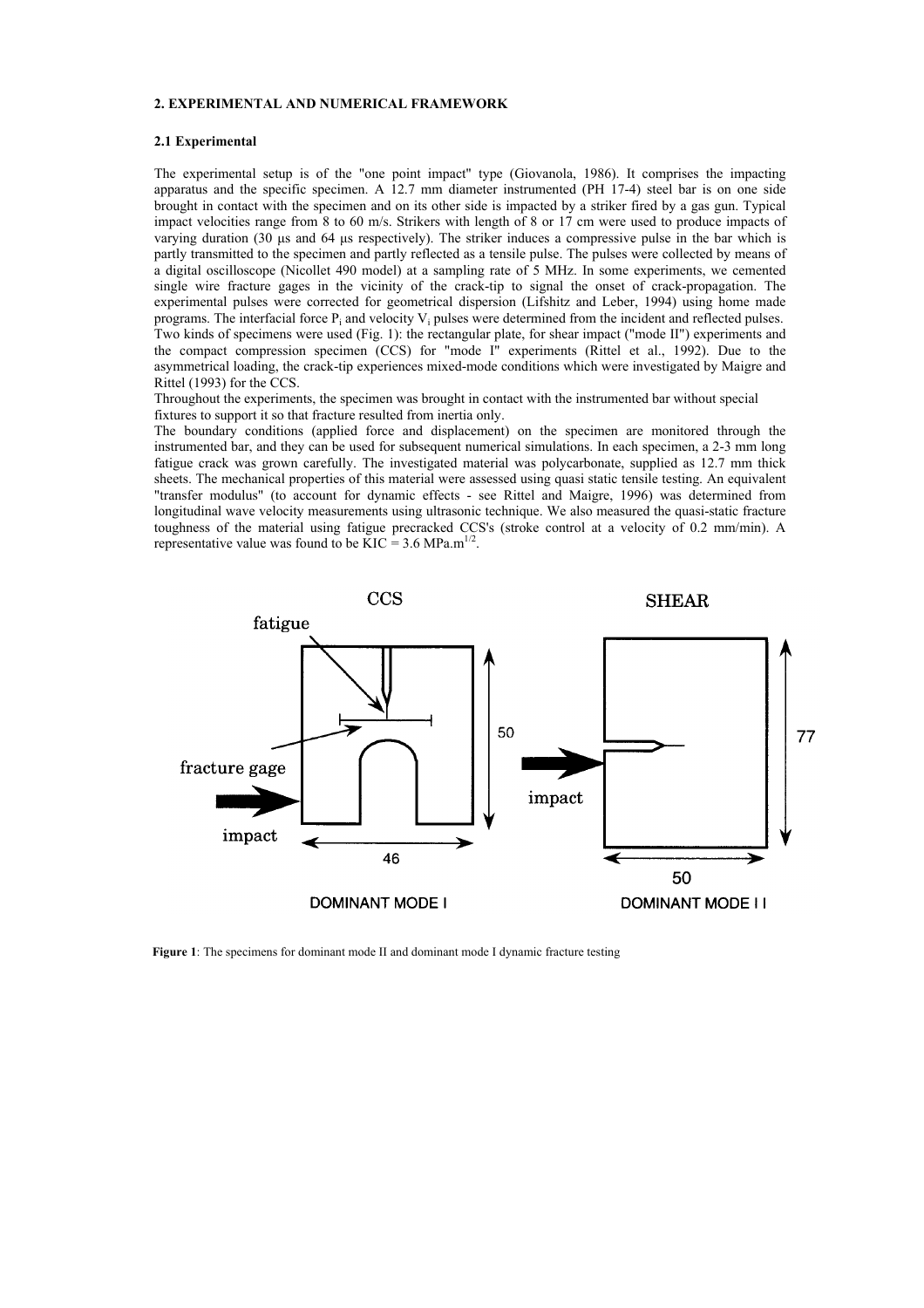# **2.2 Numerical**

The crack-tip fields are not monitored directly in our experiments. Consequently, the stress intensity factors are determined from a numerical (finite element) model of actual experiments (hybrid experimentalnumerical approach). We assumed two-dimensional plane strain deformations and linear elastic material behavior. We did not include thermo-mechanical couplings as in Zhou *et al.* (1996) since the emphasis here is on the analysis of the crack-tip fields prior to initiation without attempting to model shear band related phenomena.

The crack tip is modeled using singular quarter point elements (Barsoum, 1978) and the crack in all the analyses is kept *stationary* so that the stress intensity factors are a function of time only (Freund, 1990). Traction free conditions are assumed over all the specimen except at the specimen-bar interface. To simulate the experiment, the recorded force pulse is applied to this interface as boundary condition. Once the specimen-bar separation has occurred, measurement of the interfacial forces and velocities using the instrumented bar is not possible as the specimen is no longer loaded through the input bar. However, the crack-tip fields can be assessed for any duration by extending the calculation while applying traction free conditions.

Fatigue cracks induce two specific conditions. The first is contact between the crack-flanks to avoid interpenetration following the negative mode I which develops for shear impact experiments (Lee and Freund, 1990). Secondly, friction may develop between the crack faces which affects the mode II component of the crack-tip loading. Contact was modeled using special contact elements which apply a normal reaction when the gap between the two surfaces is closed (ANSYS, 1994). Friction was modeled as Coulomb friction and the coefficient of friction in all the analyses was arbitrarily fixed to  $u_s = 0.4$ . The equations of equilibrium were solved using Newmark implicit scheme (Bathe, 1982). The mode I and mode II stress intensity factors were determined from the displacements "measured" at two control points in the vicinity of the crack-tip (Bui *et al.,*  1992).

# **3. RESULTS**

#### **Foreword**

The framework described here is a joint experimental-numerical effort. A detailed report and discussion of our results is in preparation. In this paper, we will describe selected results of the work.

## **3.1 The influence of contact and friction**

The influence of friction and contact on the stress intensity factors in our specimens was assessed by applying a gaussian pressure pulse (30 $\mu$ s wide - 2x10<sup>7</sup> Pa at peak) to simulate transient loading characteristic of that applied in typical experiments. Fig. 2 shows the evolution of  $K_I$  and  $K_{II}$  (whose absolute values are meaningless) for a shear impact specimen to which we prescribed contact conditions with  $\mu$ =0 (frictionless) and  $\mu$ =0.4.



**Figure 2:** Results of a numerical simulation. Mode I and II stress intensity factors for contact (w/o friction) conditions on the fatigue crack.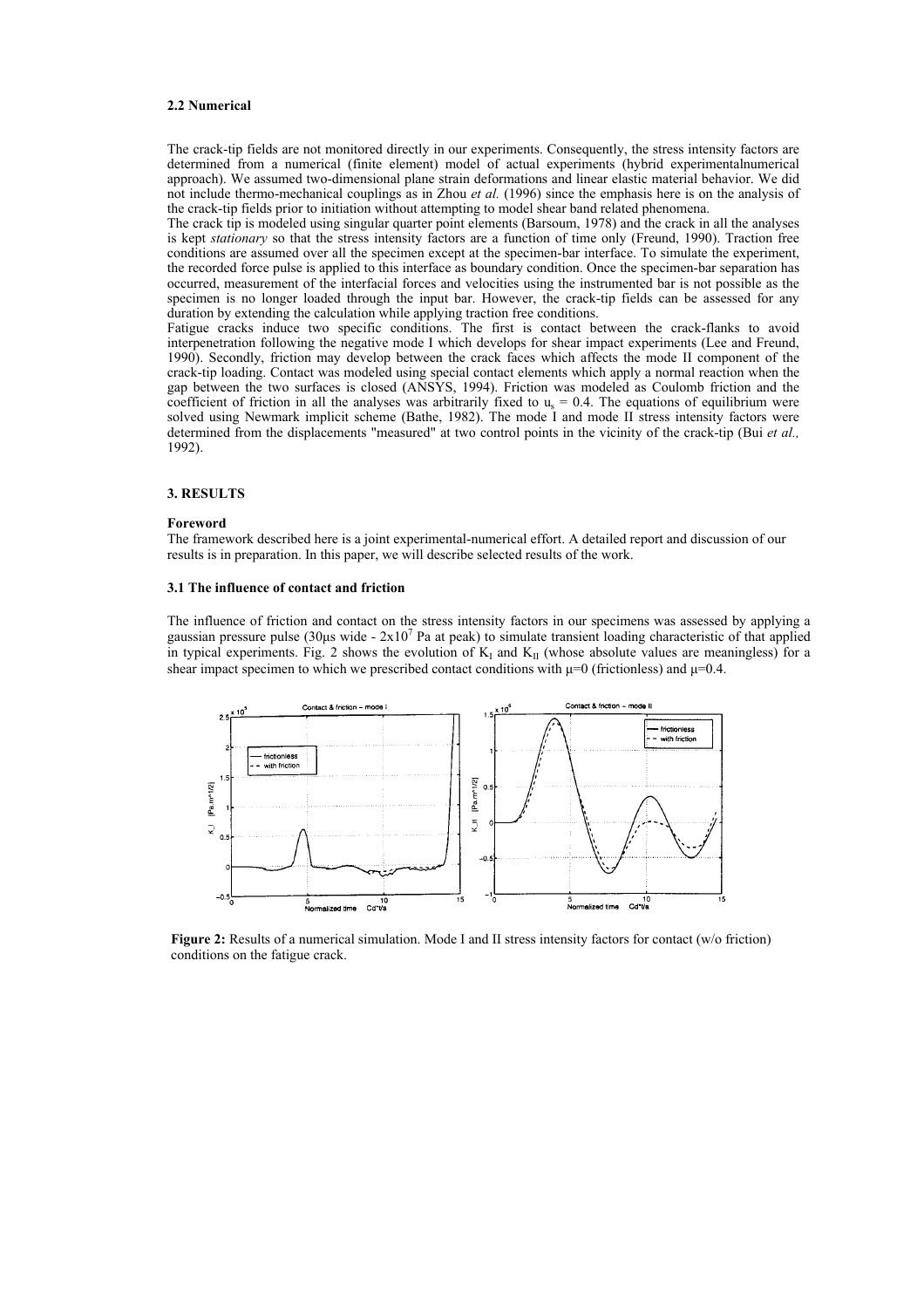This figure shows that contact does not allow for the negative mode I to develop while friction does not seem to affect crack opening (the slightly negative KI values are most likely related to the contact stiffness used in the numerical calculations). As the time increases  $(t_{\text{norm}} > 10)$  a marked tendency for crack opening develops. On the other hand, the influence of friction is felt on the mode 11 in the sense that contact tends to restrain the shearing motion of the crack faces, but this is mostly evidenced at the later times  $(t_{\text{norm}} > 10)$ . It should be noted that the absence of a negative mode I component during a large initial time brings this experiment close to a "pure mode II" condition.

## 3.2 Shear experiments ("mode II")

A total of 16 specimens were tested. We observed that there is a range of velocities (the "lower impact velocities", e.g., below 25 m/s) for which the specimen *fractures* whereas in another range (the "higher impact velocities", e.g., 60 m/s) an adiabatic shear band is observed and the *crack does not seem to grow* (Rittel *et al.,* 1997). Shear bands are clearly detected by visual examination only on specimens subjected to the high impact velocities. This result is similar to previously reported results on failure mode transitions (e.g., Ravi-Chandar 1995). It can also be noted that regardless of the kind of the crack-tip, all the specimens which fractured (11 out of 16) did it at angles which did not exceed 40°. This value must be contrasted with the predicted value of 70° at which maximum tensile stress develops for mode II loading. Consequently, opening at such an angle suggests the joint operation of not only mode II but also mode I fracture mechanism as discussed later.

## 3.3 Compact compression experiments ("mode I")

A total of 8 specimens were tested. Here, fracture occurred in every case. However, similar to the shear impact experiments, the maximum kink angle does not exceed 40° regardless of the impact velocity.

3.4 Fractographic analysis 3.4.1 Shear impact specimens The high velocity impact is characterized by a shear band which develops at the crack-tip but does not propagate significantly in our experiments. The shear band appears as a planar zone, 1-2 mm long, which spans across the specimen's width (Rittel *et al.,* 1997). This band is best detected by tilting the specimen with respect to the incident light and carefully looking in the vicinity of the crack-tip. Optical microscopy at relatively low magnifications discloses minor extension of the fatigue crack within the shear band but this crack did not propagate much either and its tip appears to be quite blunted. Fractographic examination in the scanning electron microscope discloses a layered pattern which is characteristic of the band. This pattern is followed by a series of waves emanating concentrically from the shear band (Fig. 3a). The overall size of the band and the waves is of the order of the millimeter.



**Figure 3**: SEM fractographs of (a) high and (b) low velocity impacted shear specimens ("mode 11")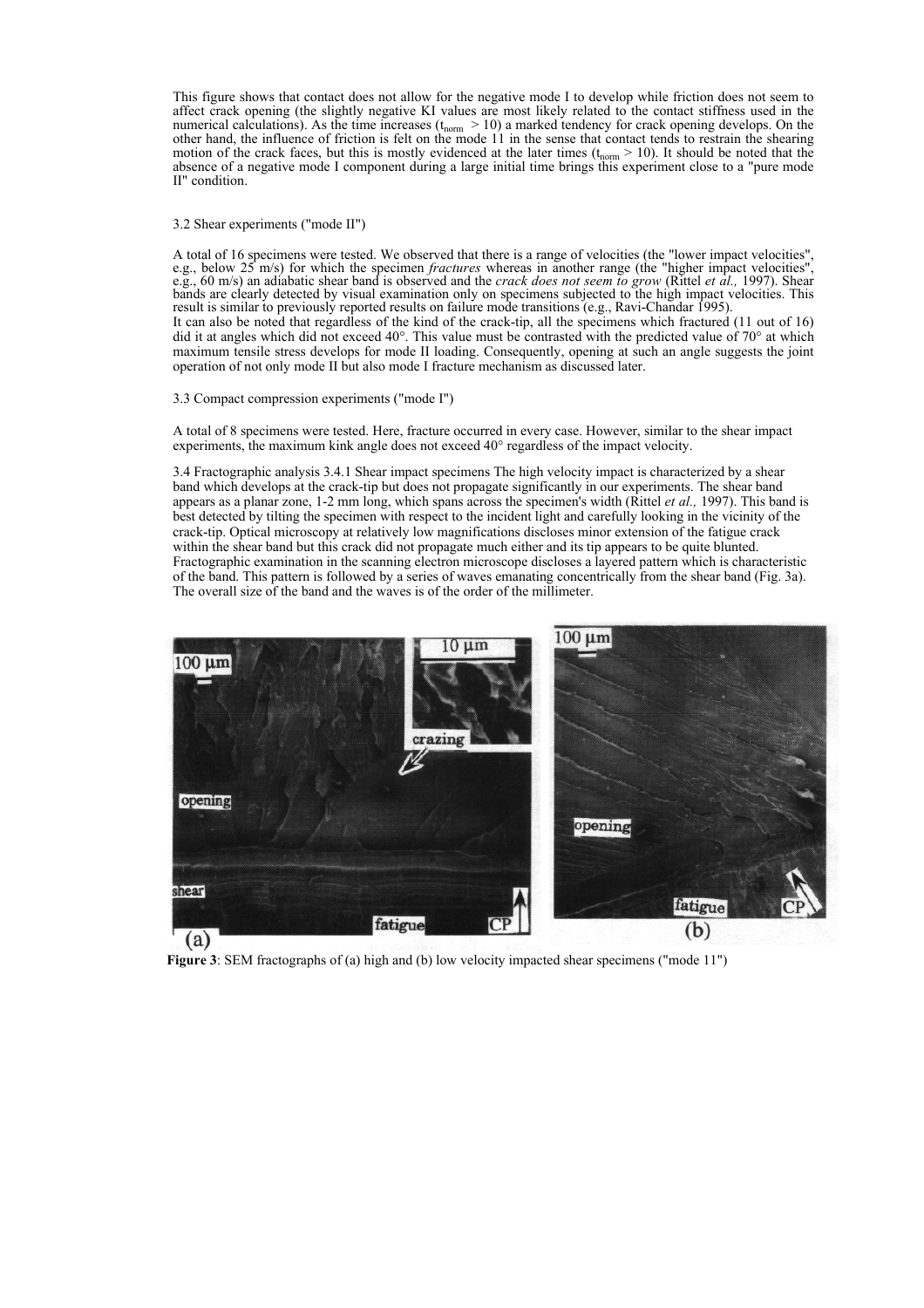The fracture surface topography in the waves appears to be featureless at low magnifications but inspection at higher magnifications reveals a characteristic fine scaled pattern of alternating patches of material over a uniform background. These patches can be attributed to the operation of a crazing mechanism sensitive to normal stresses. (Kausch, 1987).

Further apart, the fracture surface is much rougher. Yet, higher magnifications show again a lack of distinctive features.

The fracture surface typical of a lower velocity impact is shown in Fig. 3b. The fracture comprises two main features: arrays of linear markings which converge to the fatigue crack. These arrays delineate a seemingly featureless zone although patches of striations can somehow be discerned. Further examination at higher magnification clearly shows that the striations are made of alternating patches identical to those observed in the previous specimen. No shear band was observed as in the previous case.

## 3.4.2 Compact compression specimens

A typical fractograph of higher velocity impact in a compact compression specimen is shown in Fig. 4a. Fracture begins by a shear band with its characteristic pattern of parallel striations. Higher magnifications reveal the characteristic layered aspect of the fracture surface in the band. The band extends by a series of waves within which one can observe the alternating patches of material, both features similar to those observed in the side impact specimen. Farther away, the fracture surface is very rough, quite similar to the observations of the previous specimen.

A typical fractograph of lower velocity impact in a compact compression specimen is shown in Fig. 4b. In the immediate vicinity of the fatigue crack, filaments are noticeable (similar to the previously mentioned linear features) and the general fracture surface topography seems once again rather dull at low magnifications, whereas at higher magnifications, craze markings are again observed. The fracture surface topography comprises rough features farther away from the initiation area.

The fractographic observations can thus be summarized at this stage as follows. A high degree of similarity of the fractographic features can be noted between our "mode II" and "mode I" specimens. Specifically, at "lower" velocities shear bands are not observed. The fracture surface looks dull at low magnifications while at high magnifications a typical pattern of alternating patches (craze dominated fracture) of material is noted. For the higher velocity impacts at which a shear band is formed (with evidence of local heating), the latter extends by a series of wavy patterns emanating form its front. These patterns comprise the above mentioned alternating patterns of patches followed by very rough features.



Figure 4: SEM fractographs of (a) high and (b) low velocity CC specimens ("mode I")

The key point here is that these characteristic features are observed *regardless of the specimen and/or experiment* in question.